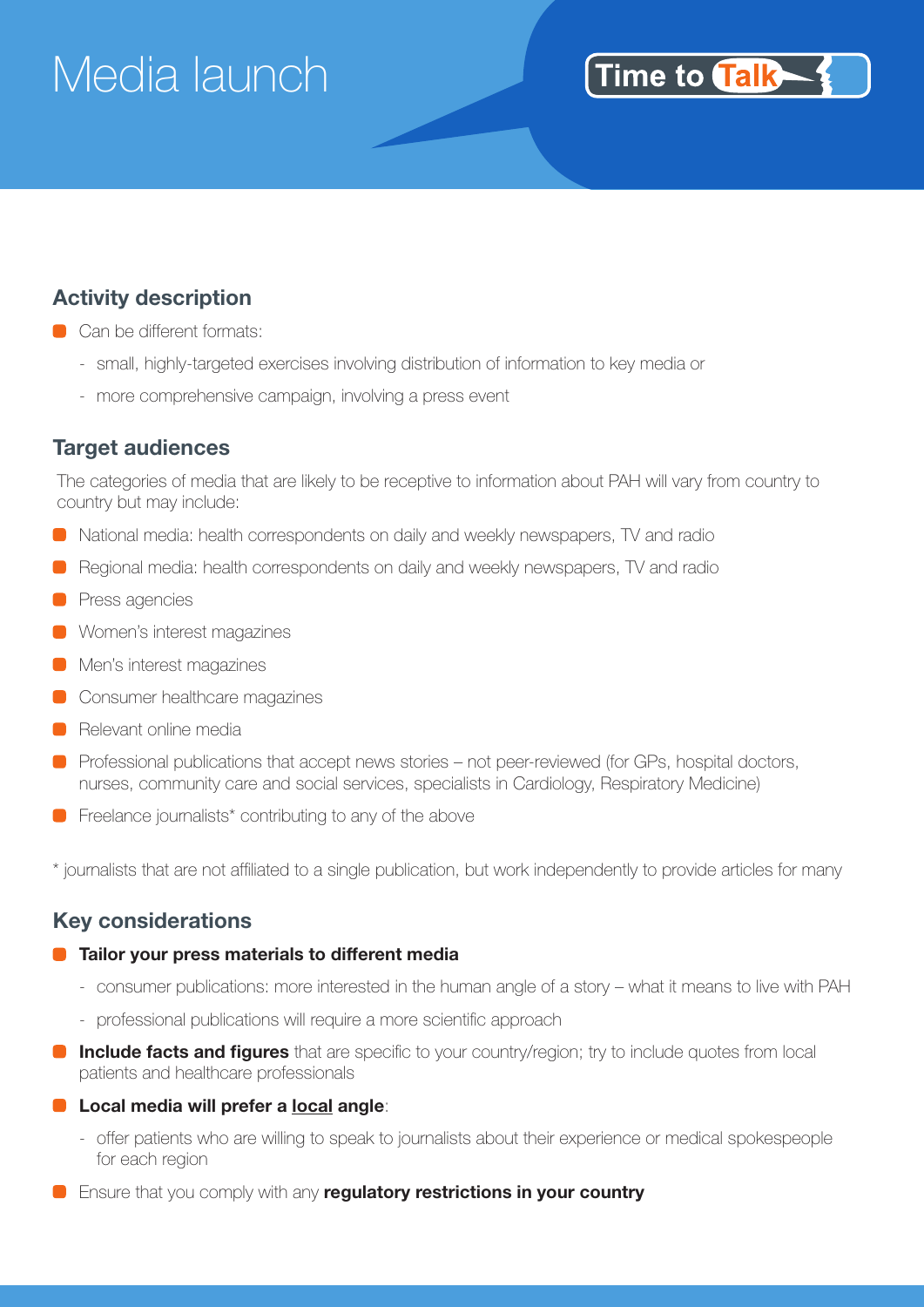

Monitor the media for any resulting coverage

Help the journalist to arrange any interviews with patients and clinicians: keep notes of all media contact

Time to Talk

Keep emails to journalists brief and avoid unnecessary attachments

Approach members and medical **professionals to** act as spokespeople

Distribute information and follow up by telephone with key journalists

> Journalists can make mistakes. You can ask for major inaccuracies to be corrected Make sure any patient



Target health correspondents at national news agencies

Develop or purchase a media distribution list for your country

contact a journalist Be aware that journalists work to **tight deadlines** so provide information in a timely manner

Produce press materials, e.g.: A press release Factsheet on PAH

## Top tips

spokespeople are **fully briefed** and check that they are still happy to help as their situation may have changed

Make sure you are **well prepared** before you

There is **no guarantee** your story will be published

> **Be honest** – don't overstate facts or exaggerate stories